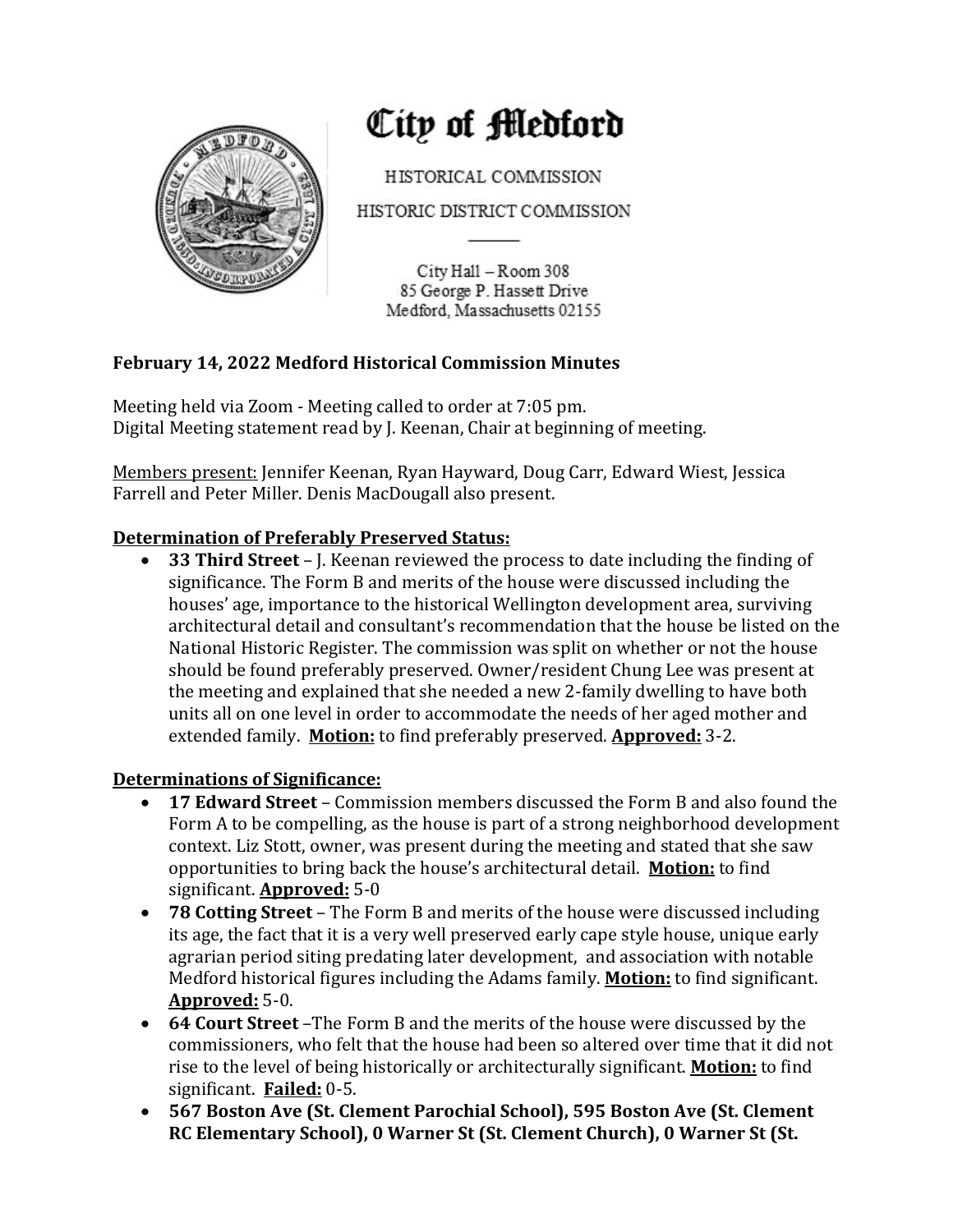**Clement Parish School) and 71 Warner St (St. Clement Rectory)** - The Form A and merits of the St. Clements campus complex of buildings was discussed. The commissioners agreed that the buildings held a strong place in the history and development of Medford and should be helped to be sensitively redeveloped for the betterment of the community. **Motion:** to find all five (5) buildings in the St Clements campus significant for the purpose of obtaining eligibility for CPA funding. **Approved:** 5-0.

#### **Annual Report**:

• R. Hayward has received and incorporated review comments from the commissioners. **Motion:** to approve the draft 2021 Annual Report so that it may be submitted to the city. **Approved:** 6-0.

#### **Draft Memo for Comprehensive Plan Committee:**

The draft memo was discussed and commissioner review comments/suggestions to be received soon. Alicia Hunt, Director of Planning, Development and Sustainability, was present during the meeting and updated the commission on current planning  $&$ zoning recodification efforts. Alicia had several suggestions to aid in the crafting of the memo. The commissioners discussed such items as Historic Districts, Form-Based vs Traditional Zoning and Neighborhood Conservation Districts.

#### **Circle the Square:**

Circle the Square to be held this year on Saturday, June 18. Several commission members stated their willingness to participate. D. Carr is in possession of materials which were to be used at previous years' events which were cancelled due to the pandemic.

### **Demolition Delay Updates:**

- **15 Hadley Place:** No new update.
- 75 **South Street:** No new update, P. Miller to check in with the development team.
- **104 Harvard Street**: No new update.
- **109 Forest Street:** New owner, units are up for sale.
- **17 Manning Street** The demolition delay subcommittee has worked with the design team to mitigate the demolition and, based upon the latest set of plans, recommends that the project be allowed to proceed. A letter from abutter Sharon Guzik of 10 Manning St was read into the record. Ms. Guzik applauded the design team for working with the commission to mitigate the demolition and improve the design, but stated that she felt that that the proposed design compromises the integrity of the existing house and that it would be more appropriate for the two proposed units to be stacked one over the other on the site in lieu of being arranged in the proposed side-by-side configuration. **Motion:** to lift the demolition delay based upon the set of plans date stamped February 14, 2022. **Approved:** 5-0. Once the approved plans are uploaded to the building permit website, a Historical Commission letter stating that the demolition delay is to be lifted will be filed with the building department.

**Update on Permit Review Sub-committee:** On-going: a positive working relationship has been established with the building department.